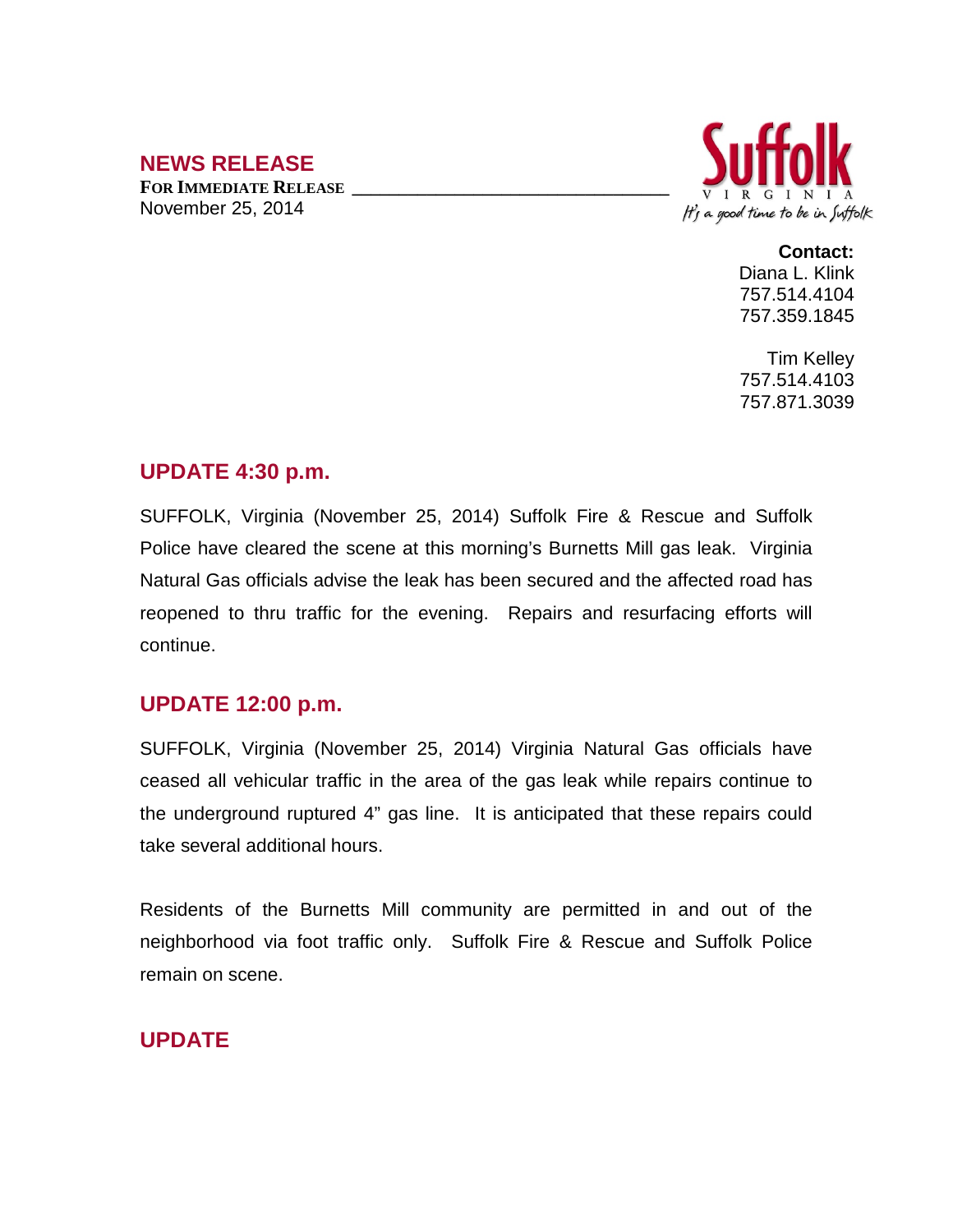SUFFOLK, Virginia (November 25, 2014) One lane of traffic was opened and residents were able to exit the neighborhood at approximately 7:13 a.m. Traffic is currently being alternated as Virginia Natural Gas crews continue repairs to the ruptured gas line.

Suffolk Public School buses were permitted to enter the neighborhood to pick-up students.

Virginia Natural Gas advises that it will take several more hours for them to complete repairs to the gas line, after which crews from Suffolk Public Works will repair the affected roadway.

#### **ROADWAY CLOSED DUE TO GAS LEAK**

SUFFOLK, Virginia (November 25, 2014) Suffolk Fire & Rescue is currently on the scene of an underground gas leak in the roadway at the entrance to the Burnetts Mill neighborhood off of Godwin Boulevard/Route 10.

Emergency Communications received the call at 4:38 a.m.

The roadway is completely blocked in both directions at Burnetts Way and Burnetts Court. No evacuation is required however, residents are encouraged to shelter in place.

Virginia Natural Gas officials are currently en route.

The bus garage for Suffolk Public Schools has been notified as buses will not be able to enter the neighborhood to pick-up students at this time.